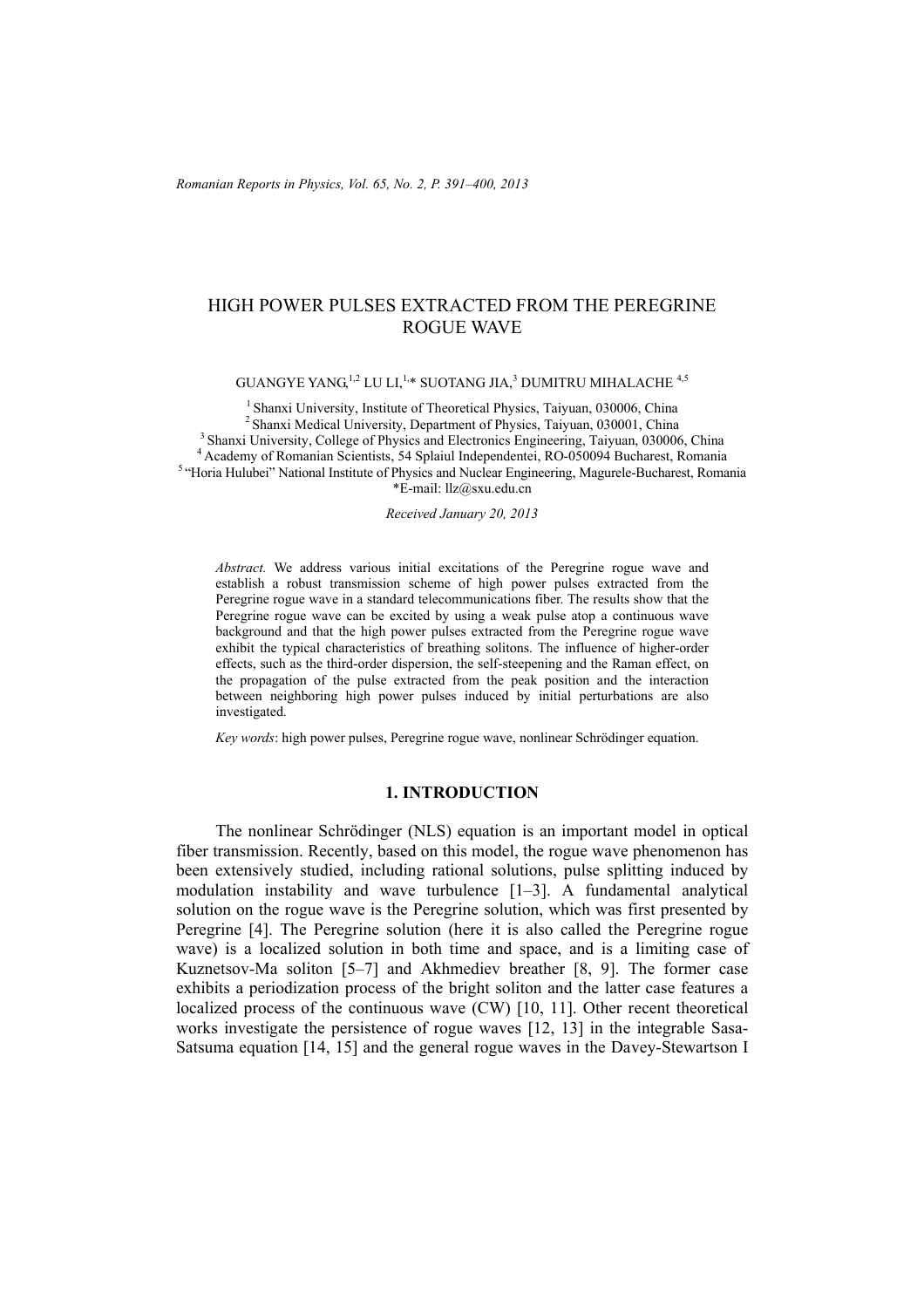equation [16]. The rogue wave phenomenon has been intensively studied, including nonautonomous "rogons" in the inhomogeneous nonlinear Schrödinger equation with variable coefficients [17], N-order bright and dark rogue waves in resonant erbium-doped fiber systems [18], rogue-wave solutions of a three-component coupled nonlinear Schrödinger equation [19], and rogue waves of the Hirota and the Maxwell-Bloch equations [20]. It should be noted that the majority of reported results in the area of rogue waves are theoretically described by the NLS equation and its modifications that are necessary in the subpicosecond region, where we must consider higher-order effects, such as third-order dispersion, self-steepening and self-frequency shift [12]. Such studies might be extended to other relevant dynamical models describing the formation of ultrashort temporal solitons in the femtosecond domain; see a recent review of several non-NLS-type models for ultrashort solitons, beyond the slowly varying envelope approximation [21]. Relevant experiments on the Peregrine soliton generation in telecommunications fibers and the observation of Kuznetsov-Ma soliton dynamics in optical fibers have been recently reported [22-24].

Akhmediev breather is a family of exact periodic solution in transverse dimension for NLS equation [8], which can describe the evolution of initially continuous waves and can be excited by a weak periodic modulation [25]. Based on the Akhmediev breather, the continuous wave supercontinuum generation from modulation instability and Fermi-Pasta-Ulam (FPU) recurrence have been examined [26-28]. It should be pointed out that the initial excitation of the Akhmediev breather is mainly restricted by perturbed cosine-type function, i. e., a weak periodic modulation. Also, possibility of an Akhmediev breather decaying into solitons has been studied recently [29]. In contrast to the Akhmediev breather, Kuznetsov-Ma soliton is a localized solution in transverse dimension for NLS equation, and can be excited by a small localized (single peak) perturbation pulse of CW background [11] or by strongly modulated continuous wave [24]. Motivated by that, in this paper, we will discuss the various initial excitations with the single peak modulation for the Peregrine rogue wave, and establish a robust transmission scheme induced by the Peregrine rogue wave in optical fibers.

## **2. EXCITATION OF THE PEREGRINE ROGUE WAVE**

In the picosecond regime, the propagation of optical pulse inside single-mode fibers can be governed by the NLS equation as follows [30]

$$
i\frac{\partial A}{\partial z} - \frac{\beta_2}{2} \frac{\partial^2 A}{\partial t^2} + \gamma |A|^2 A = -\frac{i}{2} \alpha A,\tag{1}
$$

where  $A(z,\tau)$  is the slowly varying amplitude of the pulse envelope, *z* is the propagation distance and  $\tau$  is the time in a frame of reference moving with the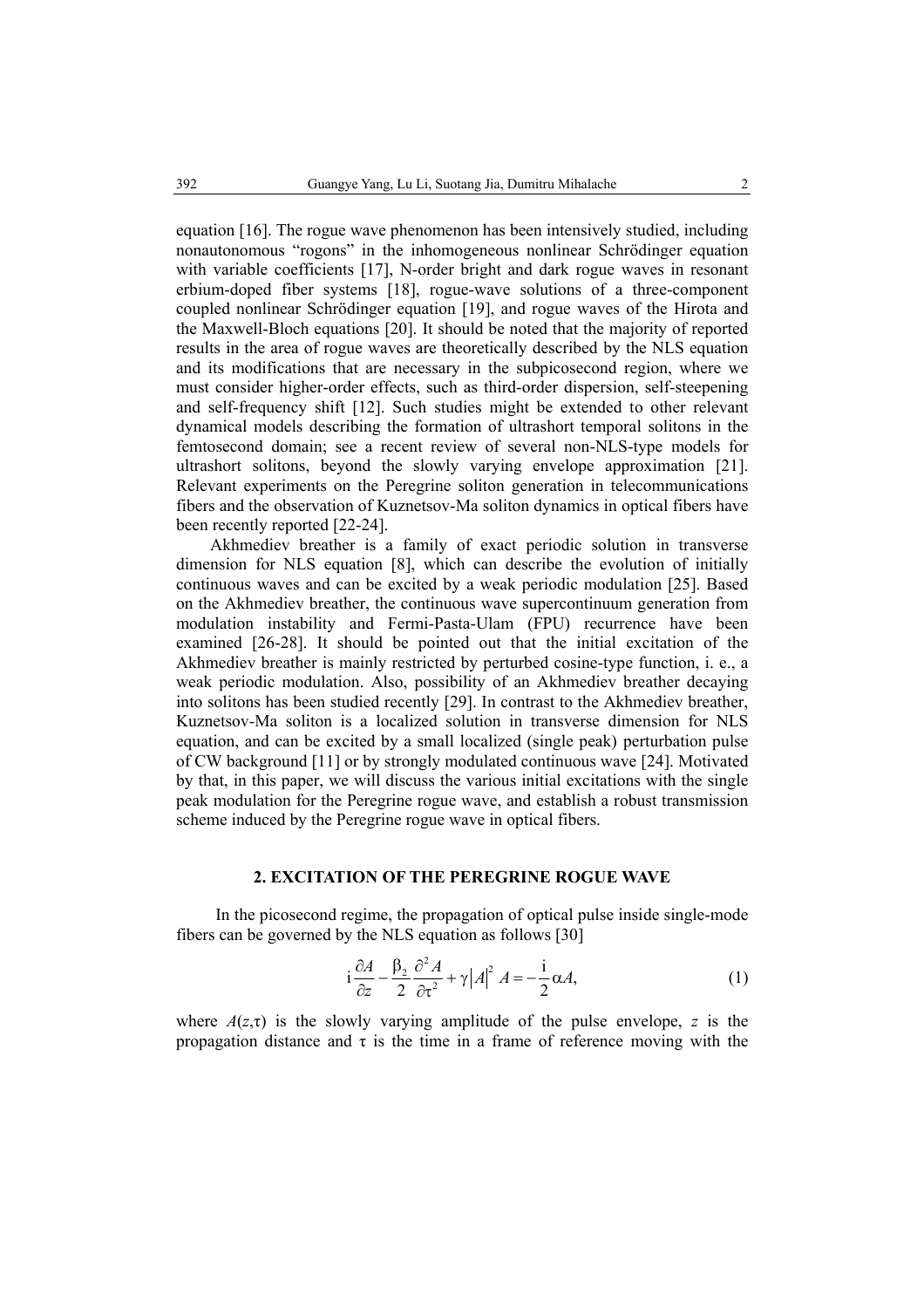pulse at the group velocity  $v_g$  ( $\tau = t - z/v_g$ ), and  $\alpha$  is related to the loss/gain ( $\alpha > 0$  for the loss and  $\alpha$  < 0 for the gain). In the absence of the loss/gain, i. e.,  $\alpha$  = 0, Eq. (1) has a rational fraction solution as follows [22, 23]

$$
A(z,\tau) = \sqrt{P_0} e^{iZ} \left[ 1 + R(z,\tau) \right],\tag{2}
$$

where  $R(z,\tau) = e^{i\pi} (4 + i8Z)/(1 + 4Z^2 + 4T^2)$ , and  $T = (\tau - \tau_0)/T_0$  and  $Z = (z - z_0)/L_{NL}$  with  $T_0 = [|\beta_2|/(\gamma P_0)]^{1/2}$ ,  $L_{NL} = (\gamma P_0)^{-1}$ , where  $z_0$  and  $\tau_0$  are arbitrary real constants. The solution (2) was first derived from the Kuznetsov-Ma breather by Peregrine [4, 5, 7] and is called the Peregrine solution or the Peregrine rogue wave. From Eq. (2), one can see that the Peregrine solution (2) is a superposition of a CW solution for Eq. (1) with *α* = 0 and a rational fraction function *R*(*z*,*τ*), and reaches the peak value at  $z = z_0$  and  $\tau = \tau_0$ . This implies that the Peregrine rogue wave can be excited by an initial perturbation  $R(0,\tau)$  on the CW background. To study the initial excitation of the Peregrine rogue wave, here we consider a standard silica SMF-28 fiber at 1550 nm with the group velocity dispersion  $\beta_2 = -21.4 \text{ ps}^2/\text{km}$ , the nonlinear parameter  $\gamma = 1.2 \text{ W}^{-1} \text{km}^{-1}$  and the loss  $\alpha_{dB} = 0.19 \text{ dB/km}$  with  $\alpha_{\rm dB} = 4.343\alpha$  [2, 23].

From the expression of the rational function  $R(z, \tau)$ , one can see that when  $z = 0$ , its initial FWHM, peak intensity and phase are of the form  $W_0 = [(\sqrt{2} - 1)(1 + 4z_0^2 / L_{NL}^2)]^{1/2} T_0$ ,  $\varepsilon = 4/(1 + 4z_0^2 / L_{NL}^2)^{1/2}$ , and  $\theta_0 = \pi - \arctan(2z_0/L_{NL})$ , respectively, in which the initial intensity and the initial phase are dimensionless. To compare the initial excitation characteristics of the Peregrine rogue wave, we also take the Gaussian-type pulse and the hyperbolic secant-type pulse as the initial perturbations on the CW to excite the Peregrine rogue wave, which are of the form  $R_G(\tau) = \varepsilon \exp[-(\tau - \tau_0)^2 / 2W_G^2]e^{i\theta_0}$  and  $R_S(\tau) = \varepsilon \operatorname{sech}[(\tau - \tau_0) / W_S]e^{i\theta_0}$ , respectively, where  $W_G = W_0 / (2\sqrt{\ln 2})$  and  $W_S = W_0 / \ln(2\sqrt{2} + 3)$ , in which the initial FWHM, peak intensity and phase are kept.

Figure 1 presents the evolution plots of the three kinds of initial conditions. From Fig. 1a, one can see that the localized rational function perturbation *R*(0,*τ*) on CW background can excite an ideal Peregrine rogue wave in the absence of loss  $(\alpha = 0)$ . When considering the system's loss, the Peregrine rogue wave can be still excited, but after forming it, the Peregrine rogue wave is split, as shown in Fig. 1b. Furthermore, even if the initial perturbations deviate from the rational function, such as replacing the localized rational function  $R(0,\tau)$  as the Gaussian-type perturbation  $R_G(\tau)$  and the hyperbolic secant-type perturbation  $R_S(\tau)$  with the same initial FWHM, peak intensity and phase, the Peregrine rogue wave can be also formed, and similarly after forming it, the Peregrine rogue wave is split, as shown in Figs. 1c and 1d. Here, for comparison, Figs. 1e and 1f present the intensity profiles at the initial position and the peak position. From them, one can see that their profiles are almost the same. Comparing the results in Ref. [16], in which the Peregrine rogue wave is excited by a cosine-type function perturbation, here it is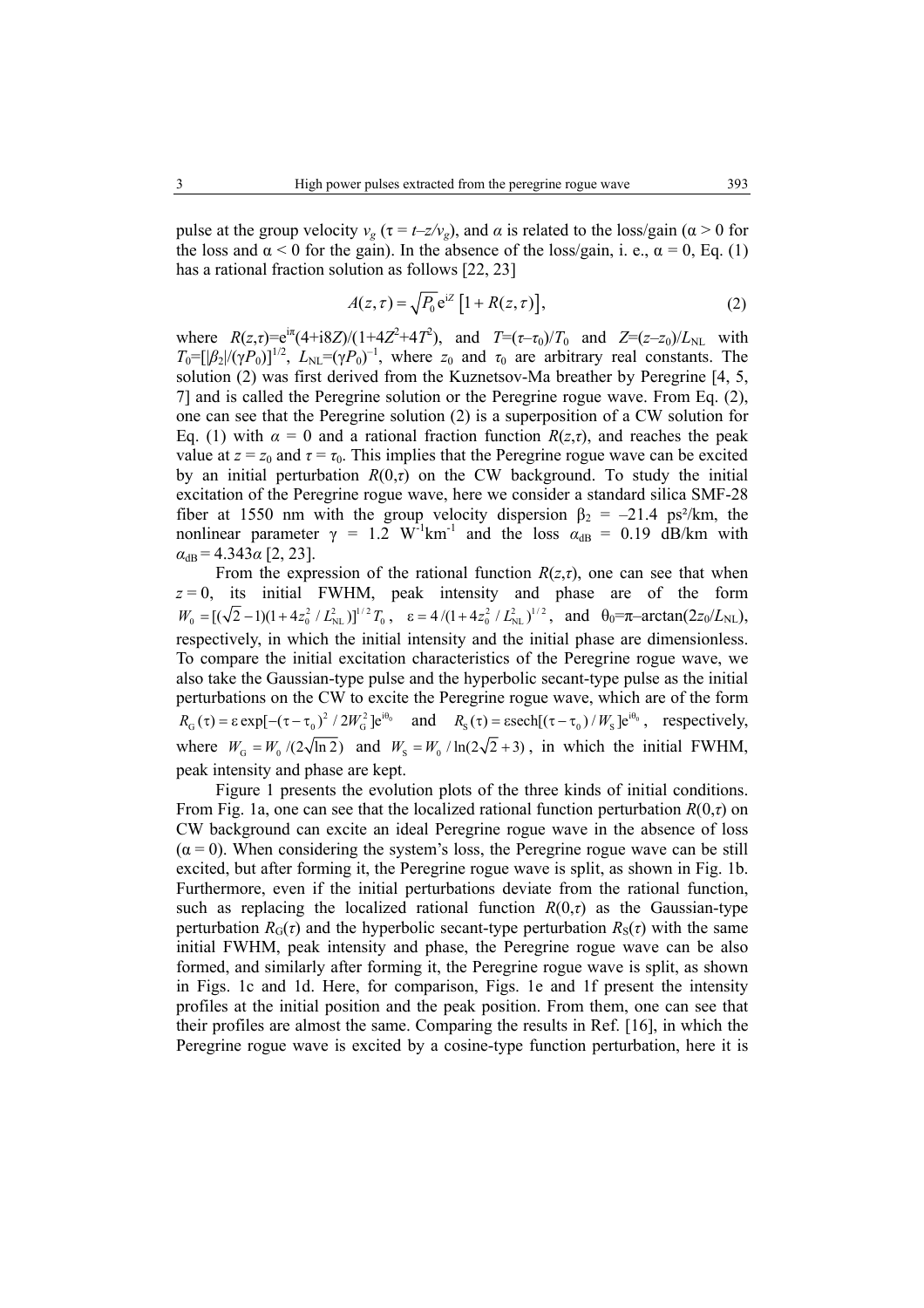

shown that the Peregrine rogue wave can be also excited by a small localized (single peak) perturbation, i. e., a weak pulse atop a continuous wave background.

Fig. 1 – Evolution plots of the different initial conditions; a) and b) for the initial condition *R*(0, *τ*) without and with loss ( $\alpha = 0$  and  $\alpha_{ab} = 0.19$  dB/km), respectively; c) for the initial condition  $R_G(\tau)$ with  $\alpha \neq 0$ ; d) for the initial condition  $R_S(\tau)$  with  $\alpha \neq 0$ ; e) intensity profile at the initial position; f) distributions of the intensity profile at peak position  $z_p = 5.475$  km in (b),  $z_p = 5.879$  km in (c) and  $z_p$  = 5.596 km in (d), respectively. Here the parameters are  $P_0$  = 0.8 W,  $\tau_0$  = 0, and  $z_0$  = 5. The color bars inserted in this figure and in the following ones show the corresponding powers measured in W.

The above results reveal that the Peregrine rogue wave can be conveniently excited by a small localized (single peak) perturbation of the CW, but the peak positions are different for the different initial excitations. Indeed, for our choice of the parameters, the peak positions are, respectively,  $z_p = 5$  km,  $z_p = 5.38$  km, and  $z_p$  =5.113 km in the absence of loss. Considering the loss, they are  $z_p$  =5.475 km,  $z_p$  =5.879 km and  $z_p$  =5.596 km, respectively, as shown in Fig. 1. Furthermore, Fig. 2 shows the dependence of the peak position  $z_p$  on the initial power  $P_0$  and  $z_0$ for different initial excitations. From it one can see that the peak position  $z_p$  is decreasing as a function of the initial power  $P_0$  and is increasing as a function of  $z_0$ for the three initial excitations. Also, the system's loss delayed the occurrence of the peak position. Thus it is easy to determine the peak position for a given initial condition based on the curves in Fig. 2.

Finally, it should be pointed out that the results shown in Figs. 1 and 2 are valid for the initial perturbation pulses with the FWHM, peak intensity and phase derived from Eq. (2). Furthermore, we also performed numerical simulations for the generation of the Peregrine rogue wave when the FWHM, peak intensity and phase of the initial perturbation pulses deviate from the exact analytical values derived from Eq. (2). The numerical simulations show that similar results hold, but the corresponding peak's positions are different.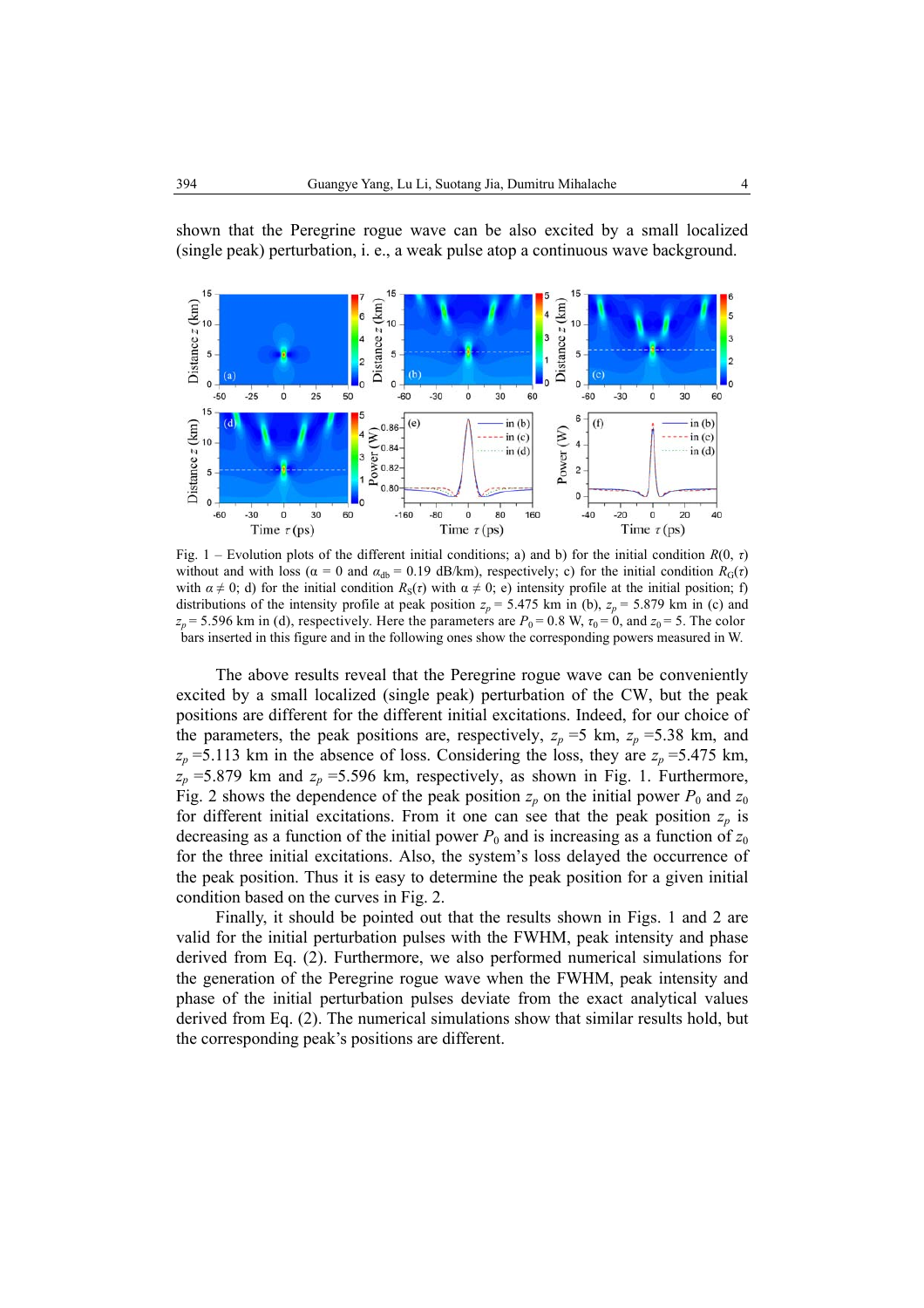

Fig. 2 – Dependence of the peak position  $z_p$  on the initial power  $P_0$  and  $z_0$  for: a) and d) the rational function initial excitation; b) and e) the Gaussian-type initial excitation; c) and f) the hyperbolic secant-type initial excitation, respectively. Here  $z_0 = 5$  and  $\tau_0 = 0$  in (a), (b) and (c);  $P_0 = 0.8W$  and  $\tau_0 = 0$  in (d), (e) and (f).

## **3. HIGH POWER PULSES EXTRACTED FROM THE PEREGRINE ROGUE WAVE AND THEIR INTERACTRIONS**

It should be emphasized that the Peregrine rogue wave is maximally compressed at the peak position, thus a maximally compressed pulse with high power can be generated by a small localized (single peak) perturbation of the CW, although the peak positions are different for the different initial excitations, as shown in Fig. 2. However, as applications, the maximally compressed pulse occurred at the peak position can not directly travel with preserving shape, and so can not exhibit a robust transmission scheme in the optical fiber. This is because of the presence of the background wave  $q_B(z) = \sqrt{P_0}$  at the peak position from the expression (2), which leads to FPU-like growth-return evolution and the pulse splitting due to the modulation instability. To apply the Peregrine rogue wave to generate high power pulses with preserving shape, one must eliminate the background wave  $q_B(z) = \sqrt{P_0}$  from the Peregrine rogue wave at the peak position. According to this idea, we performed propagation simulations for different initial excitations by subtracting the background wave of the form  $q_B(z) = \sqrt{P_0}$  from the maximally compressed pulse at the peak position, and the results are summarized in Fig. 3. Note that subtracting the background wave of another form  $q'_{B}(z) = \sqrt{P_0} e^{i(z_p - z_0)/L_{NL}}$  from the maximally compressed pulse at the peak position we obtain similar results to those shown in Fig. 3. This means that a small change of the phase of the eliminated background wave do not strongly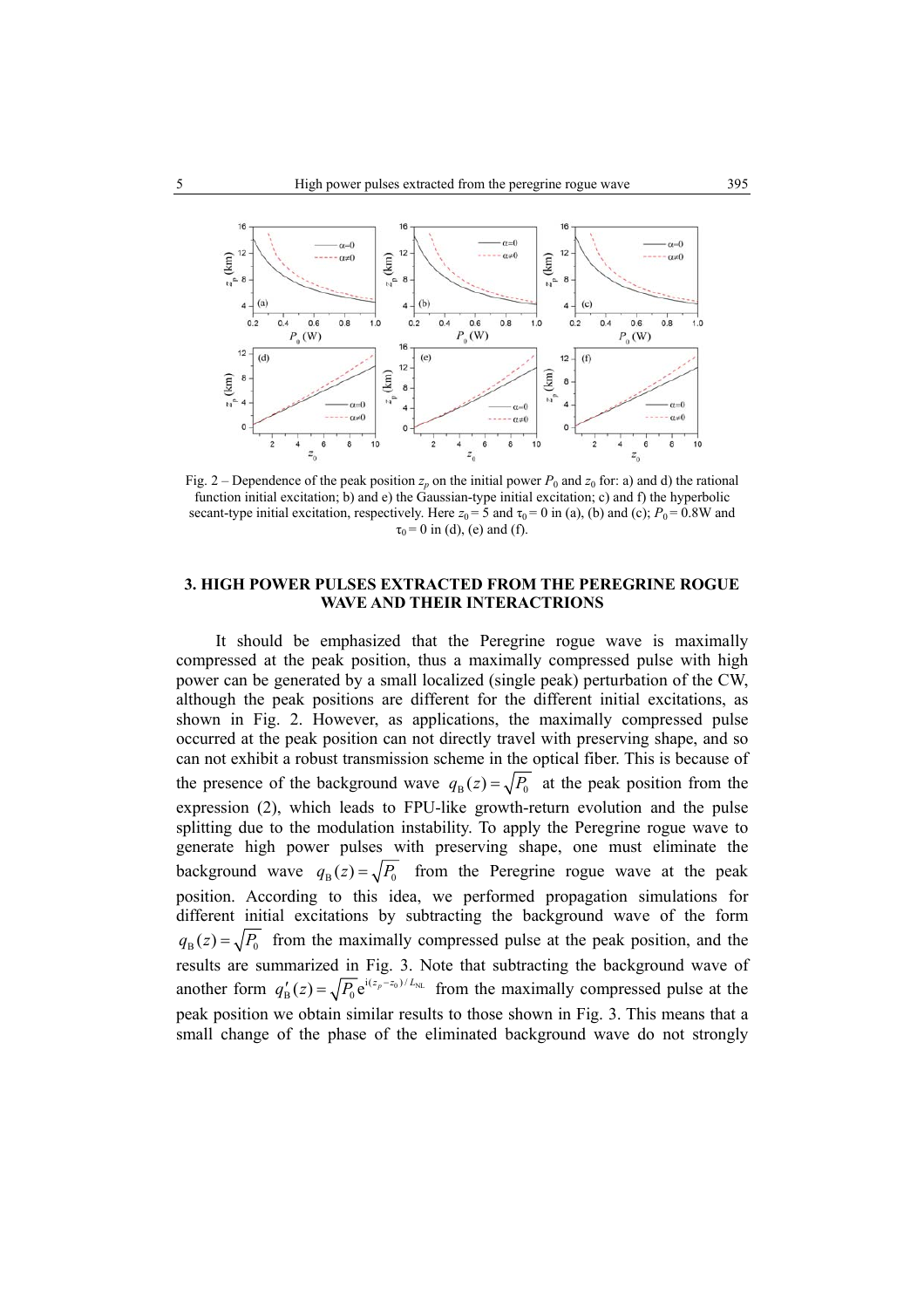influence the propagation features of the high power pulse extracted from the peak position. Thus an initial perturbation on CW excited a high power pulse on the background wave  $q_B(z)$  at the peak position  $z_p$ , and then after eliminating the background wave, the pulse extracted from the peak position is abruptly amplified and exhibits the oscillatory propagation feature, forming a *breathing soliton*. Furthermore, we also investigated the propagation of pulses extracted from the position  $z = z_1 < z_p$ , which deviates less from the peak position  $z_p$ . In this case the background wave in the position  $z_1$  is of the form  $q_B(z) = \sqrt{P_0} e^{i(z_1 - z_0)/L_{NL}}$ , which includes a phase factor. So we should eliminate a background wave with the phase factor at the position  $z_1$ , thus the evolution of the pulse extracted from  $z_1$  exhibits similar results to those shown in Fig. 3. The only difference with the results plotted in Fig. 3 is that the power of the obtained breathing soliton is diminished, its oscillatory period becomes larger and the average width becomes wider. Also, when considering the fiber loss, the evolution characteristics of the breathing solitons do not change except for an attenuation of the pulse power.



Fig. 3 – Propagation evolution plots of the high power pulse extracted from the peak position and the corresponding power evolution plots for: a) and d) the rational function initial excitation; b) and e) the Gaussian-type initial excitation; c) and f) the hyperbolic secant-type initial excitation, respectively. Here  $P_0 = 0.8W$ ,  $\tau_0 = 0$ , and  $z_0 = 5$ .

We also studied the influence of the higher-order terms in the NLS equation (1), such as the third-order dispersion, the self-steepening and the Raman effect [11, 30], on the pulse extracted from the peak position. The obtained results are similar to those shown in Fig. 3 except for some time shift, as shown in Fig. 4. In Figs. 4a and 4b we only consider the influence of the third-order dispersion, whereas in Figs. 4c and 4d we include the third-order dispersion, the selfsteepening and the Raman effect.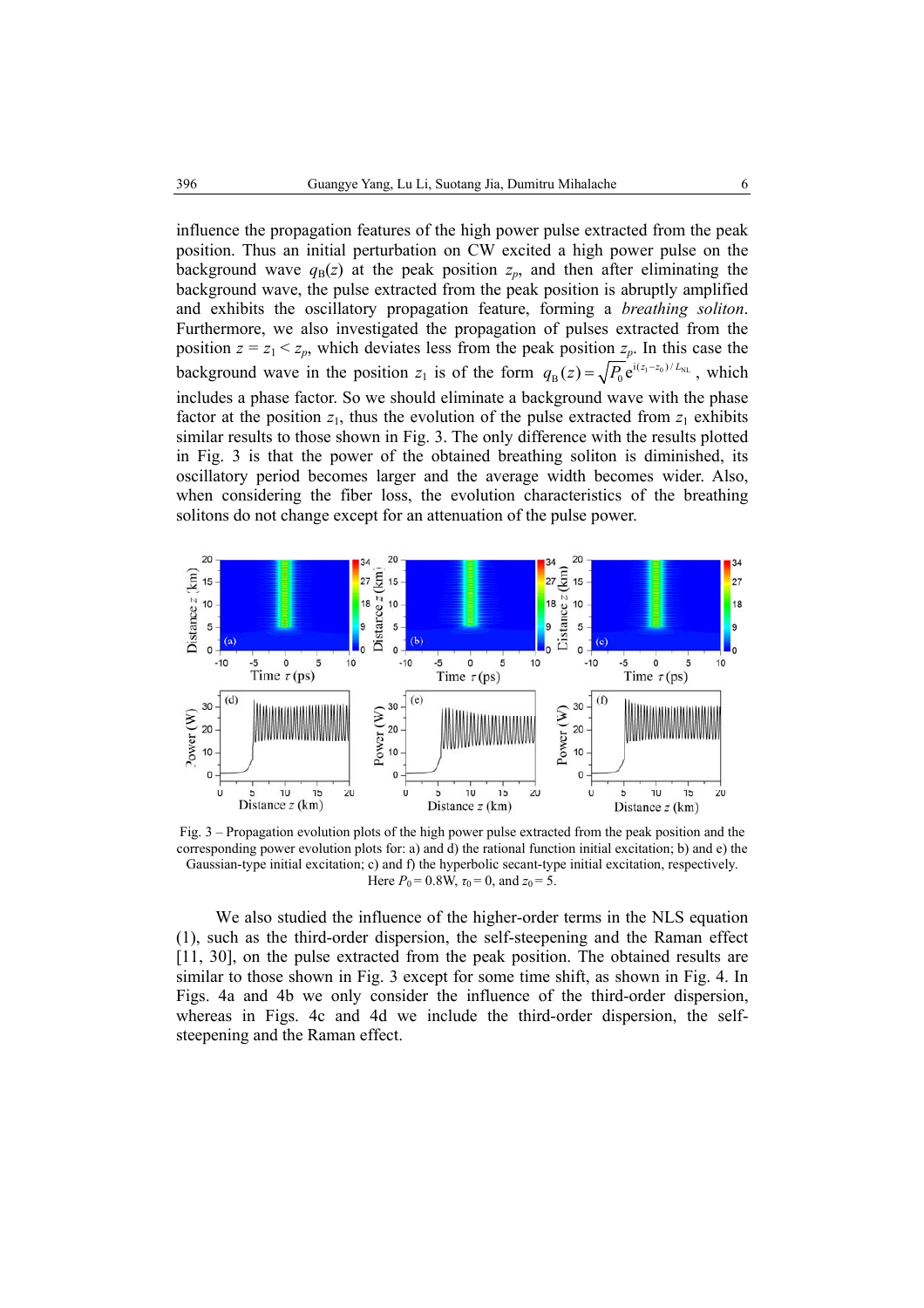

Fig. 4 – Propagation evolution plots of the high power pulse extracted from the peak position for: a) and c) the Gaussian-type initial excitation; b) and d) the hyperbolic secant-type initial excitation, respectively, when considering the higher-order effects. Here (a) and (b) only include the third-order dispersion, which is  $\beta_3 = 0.12 \text{ ps}^3/\text{km}$ ; c) and d) include the third-order dispersion, the self-steepening and the Raman effect, where  $\beta_3 = 0.12 \text{ ps}^3/\text{km}$  and the Raman time constant  $T_R = 5 \text{ps}$ , respectively. Other parameters are  $P_0 = 0.8W$ ,  $\tau_0 = 0$ , and  $z_0 = 5$ .

Finally, we investigate the interaction between neighboring high power pulses extracted from the Peregrine rogue wave. Here, we consider the initial condition in the form

$$
A(0, \tau) = \sqrt{P_0} e^{-iZ_0} \left[ 1 + R_{G/S} \left( \tau + T_P / 2 \right) + R_{G/S} \left( \tau - T_P / 2 \right) e^{i\varphi_0} \right],
$$
 (3)

where  $T_P$  is the initial separation between neighboring pulses,  $R_{\text{G/S}}$  represents either the Gaussian-type perturbation or the hyperbolic secant-type perturbation,  $\varphi_0$  is the phase difference between neighboring pulses, and  $Z_0 = z_0/L_{NL}$ . Figure 5 plots the evolutions of the neighboring pulses for both types of initial excitations, i. e., for the hyperbolic secant-type and the Gaussian-type initial excitations, under in-phase condition, i.e.,  $\varphi_0 = 0$ . It is found that when the initial separation is relatively small, for the hyperbolic secant-type initial perturbation such as  $T<sub>P</sub> = 28$  ps as shown in Fig. 5a, the two neighboring high power pulses attract each other, then collide, and finally repulse each other, a result which resembles a typical elastic collision, while for the Gaussian-type initial perturbation such as  $T_P = 32$  ps in Fig. 5e the two pulses have some irregular propagation dynamics due to strong interaction. When the initial separation  $T_P$  is further increased, the interaction will be gradually weakened, as shown in Figs. 5b and 5f with the initial separation  $T<sub>P</sub> = 40$  ps. When the initial separation reaches  $T_p = 60$  ps, the corresponding separation between the two pulses extracted from the peak position remains practically unchanged during propagation, as shown in Figs. 5c and 5g. It should be pointed out that during propagation the pulses still exhibit the intrinsic oscillatory behavior. Furthermore, we performed the propagation of 1-byte pulse train (*i.e.*, eight pulses) with the initial separation  $T_p = 60$  ps for both the hyperbolic secant-type and the Gaussian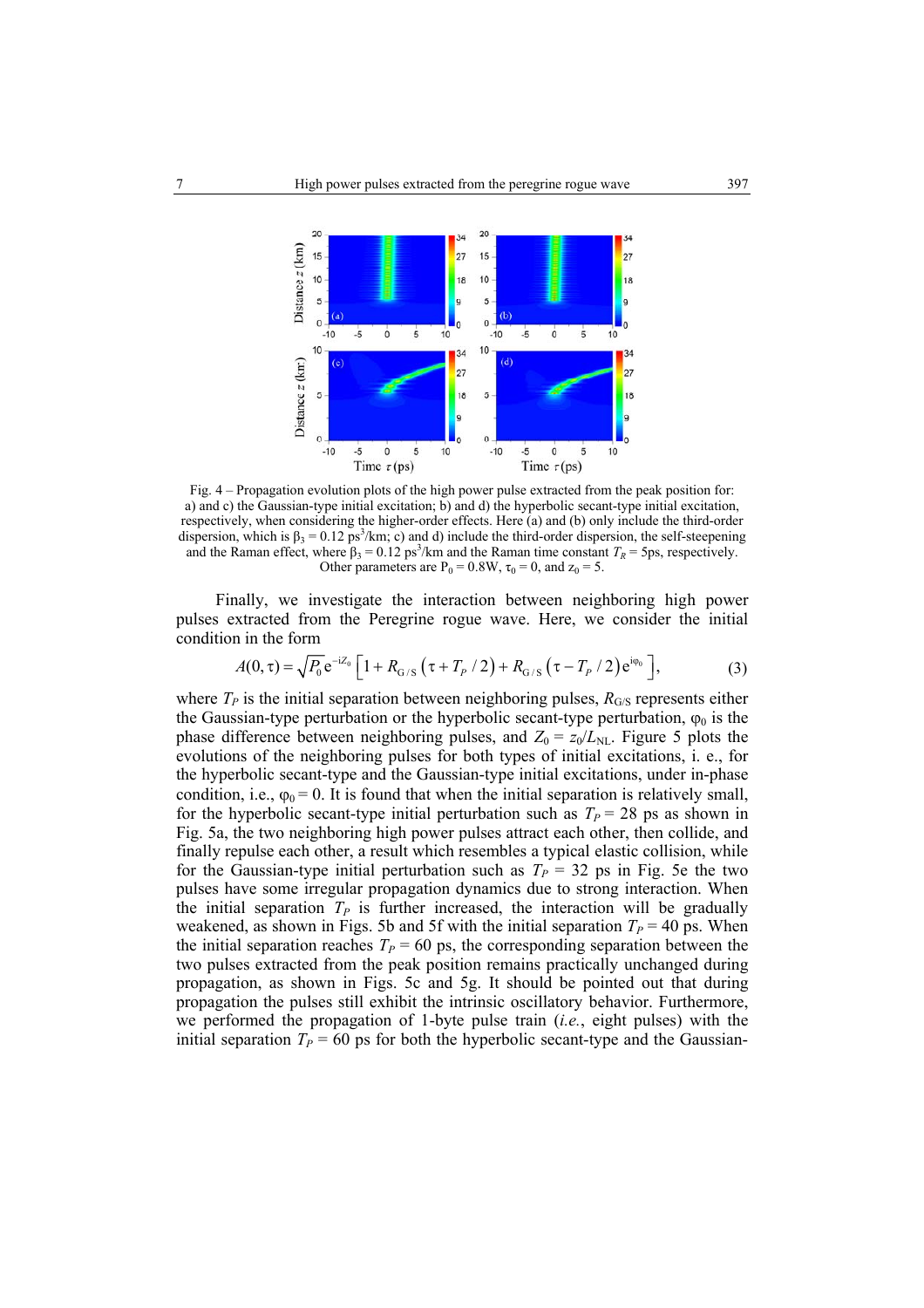type initial excitation, as shown in Figs. 5d and 5h, respectively. Thus from Figs. 5d and 5h one can clearly see that there is practically no interaction during propagation. The propagation of such pulse trains without interaction provides an effective means for using such high power pulses as information carriers in ultrahigh capacity optical communication systems so that the maximum possible transmission rate can attain about 2GB/s.



Fig. 5 – Contour plots of the interaction between in-phase neighboring high power pulses excited by: a)–d) the hyperbolic secant-type initial perturbation; e–h the Gaussian-type initial perturbation for different separations, respectively. Here a)  $T_P = 28$  ps, e)  $T_P = 32$  ps; b) and f)  $T_P = 40$ ; c,d,g,h  $T<sub>P</sub>$  = 60 ps. The other parameters are the same as in Fig. 3.

In the case of interactions between out-of-phase neighboring pulses, there are some interesting features as shown in Fig. 6. Comparing with Fig. 5, one can see that in the case of the hyperbolic secant-type initial perturbation, one of the neighboring pulses is weakened or even eliminated, while in the case of the Gaussian-type initial perturbation, the two pulses mainly exhibit a repulsive interaction.



Fig. 6 – Contour plots of the interaction between out-of-phase neighboring high power pulses excited by: a)–c) the hyperbolic secant-type initial perturbation; d)–f) the Gaussian-type initial perturbation with out-of-phase for different separations, respectively. Here: a)  $T_P = 28$  ps; d)  $T_P = 32$  ps; b) and e)  $T_p = 40$ ; c) and f)  $T_p = 60$  ps. The other parameters are the same as in Fig. 3.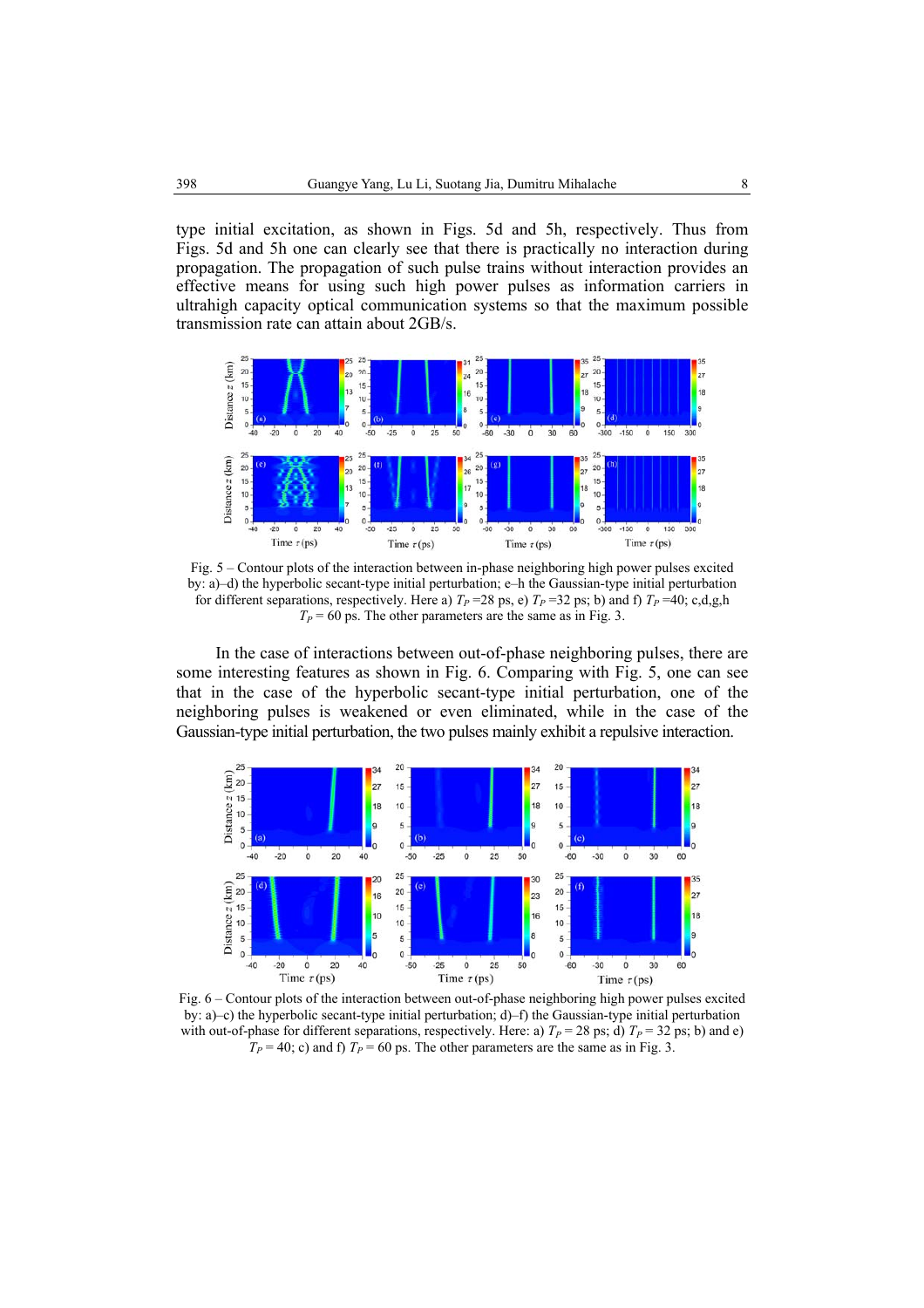### **4. CONCLUSIONS**

In summary, based on the NLS model, we have studied various excitations of the Peregrine rogue wave, and have established a robust transmission scheme of high power pulses extracted from the Peregrine rogue wave in the fiber system. The results show that these robust pulses exhibit oscillatory (breathing) propagation feature. Finally, the interaction between both in-phase and out-ofphase neighboring pulses under initial perturbations and the influence on propagation of the third-order dispersion, the self-steepening and the Raman effect have been also investigated. Our results may provide a convenient way to generate robust high power pulses extracted from the Peregrine rogue wave.

*Acknowledgments.* This research was supported by the National Natural Science Foundation of China under Grant No. 61078079 and the Shanxi Scholarship Council of China under Grant No. 2011-010. The work of D.M. was supported in part by Romanian Ministry of Education and Research, CNCS-UEFISCDI, project number PN-II-ID-PCE-2011-3-0083.

#### **REFERENCES**

- 1. N. Akhmediev, A. Ankiewicz, J. M. Soto-Crespo, *Rogue waves and rational solutions of the nonlinear Schrödinger equation*, Phys. Rev. E, **80**, 026601 (2009).
- 2. M. Erkintalo, K. Hammani, B. Kibler, C. Finot, N. Akhmediev, J. M. Dudley, G. Genty, *Higher-Order Modulation Instability in Nonlinear Fiber Optics*, Phys. Rev. Lett., **107**, 253901 (2011).
- 3. B. Kibler, K. Hammani, C. Michel, C. Finot, A. Picozzi, *Rogue waves, rational solitons and wave turbulence theory*, Phys. Lett. A, **375**, 3149–3155 (2011).
- 4. D. H. Peregrine, *Water waves, nonlinear Schrödinger equations and their solution*, J. Austral. Math. Soc. Ser. B, **25**, 16–43 (1983).
- 5. E. A. Kuznetsov, *Solitons in a parametrically unstable plasma*, Sov. Phys. Dokl., **22**, 507–508 (1977).
- 6. T. Kawata, H. Inoue, *Inverse scattering method for the nonlinear evolution equations under nonvanishing conditions*, J. Phys. Soc. Japan, **44**, 1722–1729 (1978).
- 7. Ya. -C. Ma, *The perturbed plane-wave solutions of the cubic Schrödinger equation*, Stud. Appl. Math., **60**, 43–58 (1979).
- 8. N. Akhmediev, V. I. Korneev, *Modulation instability and periodic solutions of the nonlinear Schrödinger equation*, Theor. Math. Phys., **69**, 1089–1093 (1986).
- 9. D. Mihalache, N. C. Panoiu, *Analytic method for solving the nonlinear Schrödinger equation describing pulse propagation in dispersive optic fibres*, J. Phys. A: Math. Gen., **26**, 2679–2697 (1993).
- 10. N. Akhmediev, J. M. Soto-Crespo, A. Ankiewicz, *Extreme waves that appear from nowhere: On the nature of rogue waves*, Phys. Lett. A, **373**, 2137–2145 (2009).
- 11. Guangye Yang, Lu Li, Suotang Jia, *Peregrine rogue waves induced by the interaction between a continuous wave and a soliton*, Phys. Rev. E, **85**, 046608 (2012).
- 12. U. Bandelow, N. Akhmediev, *Persistence of rogue waves in extended nonlinear Schrödinger equations: Integrable Sasa-Satsuma case*, Phys. Lett. A, **376**, 1558–1561 (2012).
- 13. U. Bandelow, N. Akhmediev, *Sasa-Satsuma equation: Soliton on a background and its limiting cases*, Phys. Rev. E, **86**, 026606 (2012).